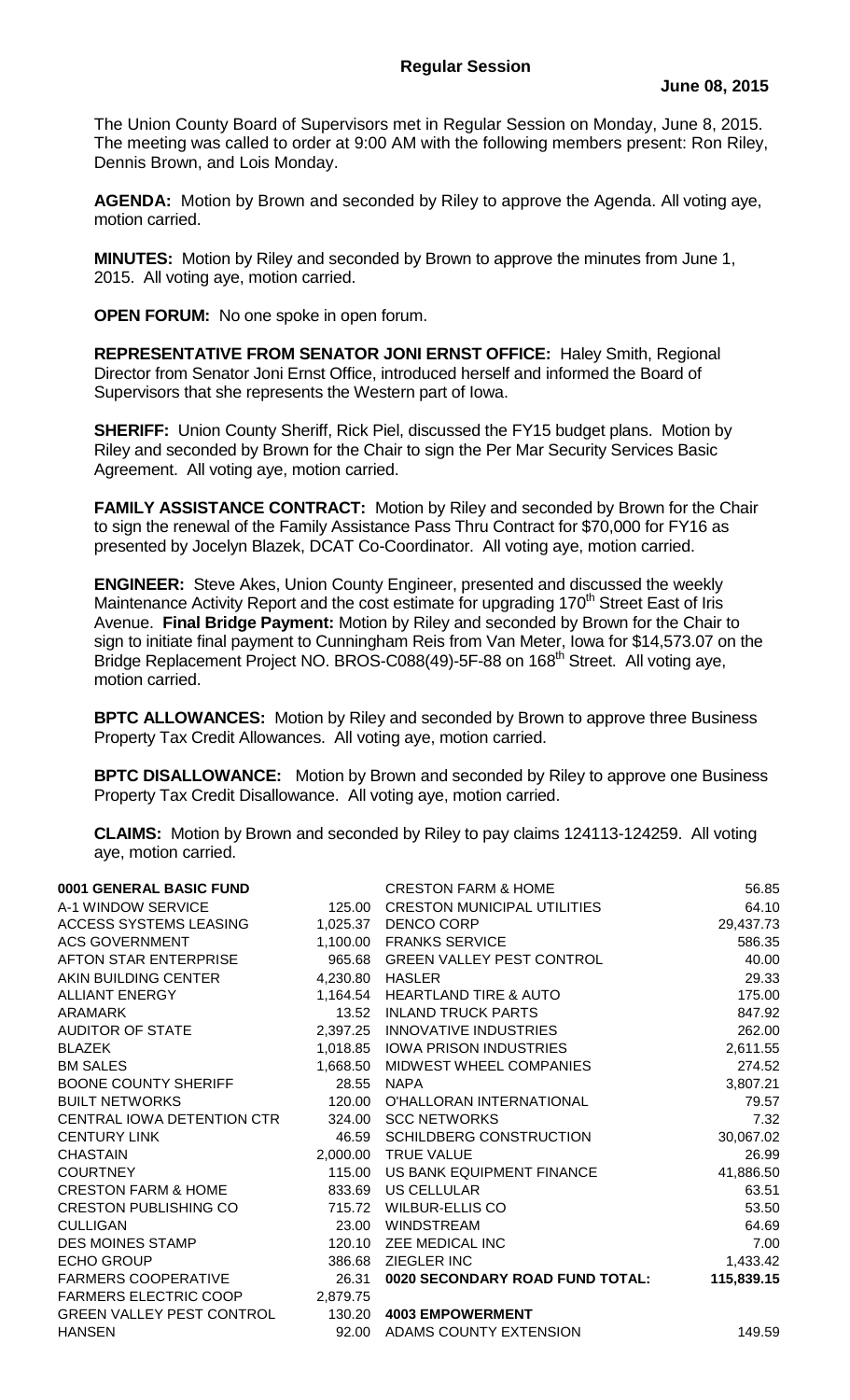| <b>HAWKS</b>                                                 |                       | 23.00 ADAMS                                                  | 500.00               |
|--------------------------------------------------------------|-----------------------|--------------------------------------------------------------|----------------------|
| HAYES CONCRETE CNSTRUCTION                                   | 1,316.00              | <b>ADAMSON</b>                                               | 800.00               |
| <b>HEARTLAND TIRE &amp; AUTO</b>                             | 14.95                 | ALEGENT HEALTH                                               | 697.96               |
| <b>HYSELL</b>                                                | 84.70                 | <b>BEEDE</b>                                                 | 1,000.00             |
| <b>ID ZONE</b>                                               | 244.50                | <b>BIRCHARD</b>                                              | 800.00               |
| IOWA ASSOCIATION OF COUNTY<br><b>IOWA STATE SAVINGS BANK</b> | 1,100.00<br>135.27    | <b>BOWMAN</b><br><b>CREATIVE BEGINNINGS PRESCHOOL</b>        | 500.00<br>540.00     |
| <b>JIM'S TRUCK REPAIR</b>                                    | 610.00                | DIAGONAL COMMUNITY SCHOOL                                    | 1,993.02             |
| <b>KRANTZ PLUMBING &amp; HEATING</b>                         | 1,375.63              | DISCOVERY KIDS PRESCHOOL                                     | 751.00               |
| <b>LYNAM LAWN CARE</b>                                       | 2,575.00              | <b>DONEHOO</b>                                               | 800.00               |
| <b>MAIL SERVICES LLC</b>                                     | 512.61                | EAST UNION COMMUNITY SCHOOLS                                 | 1,620.00             |
| MASTERCARD/ISSB                                              | 614.28                | <b>HAGEN</b>                                                 | 500.00               |
| <b>MEDICAP PHARMACY</b>                                      | 38.17                 | <b>HEARTS AND HUGS DAY CARE</b>                              | 624.00               |
| <b>NAPA</b>                                                  | 19.57                 | JOYFUL SPARKS PRESCHOOL                                      | 3,385.00             |
| <b>OFFICE MACHINES</b>                                       | 20.91                 | <b>KEELER</b><br><b>MATURA ACTION CORP</b>                   | 292.85               |
| ORIENTAL TRADING COMPANY<br>POKORNY BP                       | 2,547.30<br>835.80    | <b>MATURA HEADSTART</b>                                      | 3,396.05<br>3,120.71 |
| POLK CO MEDICAL EXAMINER                                     | 161.30                | POSITIVE APPROACH PRESCHOOL                                  | 5,484.00             |
| RELIABLE OFFICE SUPPLIES                                     | 369.36                | PRECIOUS PEOPLE PRESCHOOL                                    | 1,965.00             |
| RINGGOLD COUNTY SHERIFF                                      | 4,440.00              | <b>REYNOLDS</b>                                              | 300.00               |
| <b>RIPPERGER REPAIR</b>                                      | 45.50                 | RINGGOLD COUNTY CHILD CARE                                   | 2,000.00             |
| SHRED-IT USA                                                 | 119.39                | RINGGOLD COUNTY PUBLIC HEALTH                                | 6,494.81             |
| <b>SIRWA</b>                                                 | 185.40                | <b>SICKELS</b>                                               | 4,084.88             |
| <b>SPEER FINANCIAL</b>                                       | 365.00                | SOUTHWESTERN COMMUNITY COLLEGE                               | 14,549.85            |
| STALKER CHEVROLET<br><b>SUPREME CLEANERS</b>                 | 94.79<br>122.00       | TAYLOR COUNTY AG EXTENSION<br>TAYLOR COUNTY PUBLIC HEALTH    | 3,048.23<br>795.46   |
| <b>T&amp;S INDUSTRIES</b>                                    | 155.42                | TINKER TOTS PRESCHOOL INC                                    | 227.40               |
| <b>THATCHER</b>                                              | 115.00                | <b>TRIGGS</b>                                                | 300.00               |
| TOMAS CONSTRUCTION                                           | 815.00                | TRINITY LUTHERAN PRESCHOOL                                   | 693.00               |
| <b>TRUE VALUE</b>                                            | 19.16                 | UNION COUNTY AUDITOR                                         | 2,397.25             |
| <b>UNION COUNTY ENGINEER</b>                                 | 732.50                | <b>VANDERMARK</b>                                            | 460.25               |
| <b>US CELLULAR</b>                                           | 148.06                | <b>WICHHART</b>                                              | 500.00               |
| WALKER DO                                                    | 150.00                | WINTERSET LITTLE HUSKIES PRESC                               | 270.00               |
| <b>WALMART COMMUNITY/GECRB</b>                               | 263.98                | <b>4003 EMPOWERMENT TOTAL:</b>                               | 65,040.31            |
| <b>WASTE MGMT</b><br><b>WILBUR-ELLIS CO</b>                  | 26.45<br>92.50        | <b>4004 LAW ENFORCEMENT CENTER</b>                           |                      |
| <b>WILLETS &amp; WOOSLEY</b>                                 | 355.00                | <b>ALLIANT ENERGY</b>                                        | 1,689.91             |
| <b>WINDSTREAM</b>                                            | 236.46                | <b>ARAMARK</b>                                               | 16.52                |
| 0001 GENERAL BASIC FUND TTL:                                 | 42,631.06             | <b>BM SALES</b>                                              | 94.50                |
|                                                              |                       | <b>BOB BARKER COMPANY</b>                                    | 261.04               |
| 0002 GENERAL SUPPLEMENTAL                                    |                       | <b>COUNSEL OFFICE &amp; DOCUMENT</b>                         | 184.43               |
| ACCESS SYSTEMS LEASING                                       | 281.93                | <b>CRESTON PUBLISHING CO</b>                                 | 32.56                |
| <b>HENRY M ADKINS &amp; SON</b>                              | 190.00                | FIRST COMMUNICATIONS LLC<br><b>GREEN VALLEY PEST CONTROL</b> | 25.15                |
| <b>IOWA PRECINCT ATLAS</b><br>SCHOONHOVEN LAW, PLLC          | 1,657.00<br>266.16    | MASTERCARD/ISSB                                              | 36.00<br>158.87      |
| UNION COUNTY SHERIFF                                         | 289.00                | <b>MEDIACOM</b>                                              | 135.90               |
| YOUTH & SHELTER SERVICES                                     | 1,119.60              | WASTE MGMT OF CRESTON                                        | 26.45                |
| 0002 GNERAL SPPLEMENTAL TTL:                                 | 3,803.69              | <b>4004 LAW ENFORCEMENT CENTER TOTAL:</b>                    | 2,661.33             |
|                                                              |                       |                                                              |                      |
| 0010 MH-DD SERVICES FUND                                     |                       | <b>4100 COUNTY ASSESSMENT EXPENSE</b>                        |                      |
| <b>COUNTRY HAVEN CORP</b><br><b>CROSSROADS MENTAL HLTH</b>   | 9,524.10<br>20,750.00 | <b>PUDENZ</b><br>4100 COUNTY ASSESSMENT EXPENSE TTAL:        | 119.08<br>119.08     |
| <b>IMWCA</b>                                                 | 2,847.00              |                                                              |                      |
| <b>INNOVATIVE INDUSTRIES</b>                                 | 8,740.93              | <b>4960 SANITARY LANDFILL</b>                                |                      |
| <b>NEW HORIZONS</b>                                          | 2,472.50              | <b>BARKER LEMAR &amp; ASSOCIATION</b>                        | 8,092.20             |
| 0010 MH-DD SERVICES FUND TTL:                                | 44,334.53             | <b>CASEY'S GENERAL STORE</b>                                 | 63.72                |
|                                                              |                       | <b>FASTENAL COMPANY</b>                                      | 11.33                |
| 0011 RURAL SERVICES BASIC                                    |                       | HJC, LLC                                                     | 48,166.25            |
| <b>AGRIVISION</b>                                            | 691.32                | INTERNAL MED CONSULTANTS                                     | 125.00               |
| <b>CRESTON FARM &amp; HOME</b>                               | 303.91                | <b>IOWA STATE SAVINGS BANK</b>                               | 9.63                 |
| <b>CRESTON PUBLISHING CO</b><br><b>HASLER</b>                | 32.56<br>60.67        | <b>JIM'S TRUCK REPAIR</b><br>MASTERCARD/ISSB                 | 469.77<br>75.49      |
| <b>HUSBAND</b>                                               |                       |                                                              |                      |
| <b>TAURUS SOW LLC</b>                                        |                       |                                                              |                      |
| 0011 RRAL SERVICES BASIC TTL:                                | 193.32<br>1,600.00    | METRO WASTE AUTHORITY<br><b>SWANA</b>                        | 25,140.01<br>200.00  |
|                                                              | 2,881.78              | UNION COUNTY AUDITOR                                         | 724.50               |
|                                                              |                       | UNION COUNTY TREASURER                                       | 378.00               |
| 0020 SECONDARY ROAD FUND                                     |                       | <b>WASTE MGMT OF CRESTON</b>                                 | 3,369.79             |
| <b>AGRIVISION</b>                                            |                       | 930.72 WINDSTREAM                                            | 185.27               |
| <b>ALLEN</b>                                                 | 57.50                 | <b>4960 SANITARY LANDFILL TOTAL:</b>                         | 87,010.96            |
| ARNOLD MOTOR SUPPLY<br><b>CALHOUN-BURNS &amp; ASSOC</b>      | 46.62                 | 2,878.20 GRAND TOTAL:                                        | 364,321.89           |